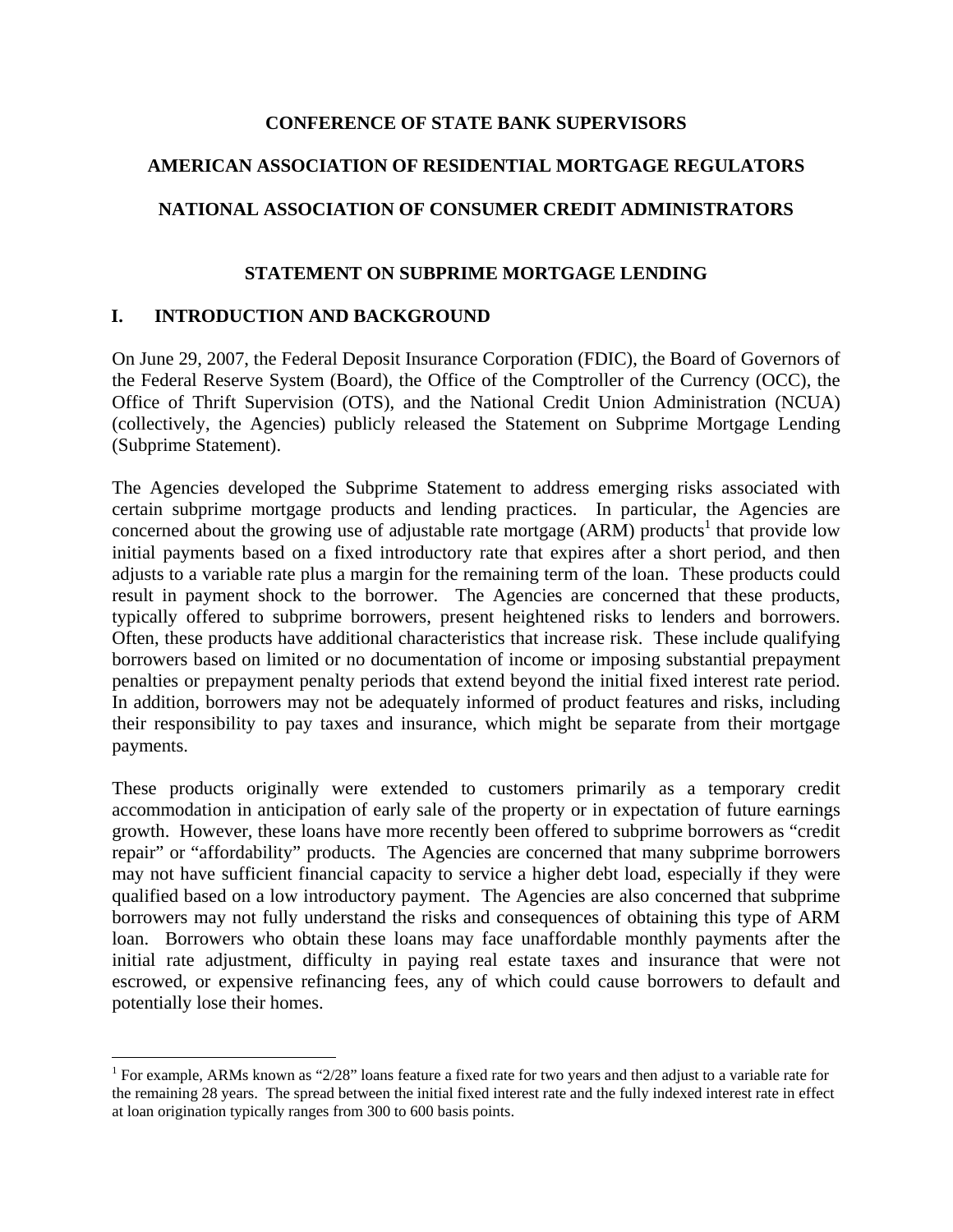Like the interagency Guidance on Nontraditional Mortgage Product Risks that was published in the *Federal Register* on October 4, 2006 (Volume 71, Number 192, Page 58609-58618), the interagency Subprime Statement applies to all banks and their subsidiaries, bank holding companies and their nonbank subsidiaries, savings associations and their subsidiaries, savings and loan holding companies and their subsidiaries, and credit unions.

Recognizing that the interagency Subprime Statement does not apply to subprime loan originations of independent mortgage lenders and mortgage brokers, on June 29, 2007 the Conference of State Bank Supervisors (CSBS), the American Association of Residential Mortgage Regulators (AARMR), and the National Association of Consumer Credit Administrators (NACCA) announced their intent to develop a parallel statement. CSBS, AARMR and NACCA strongly support the purpose of the Subprime Statement and are committed to promoting uniform application of the Statement's origination and underwriting standards for all mortgage brokers and lenders (herein referred to as providers).

The Subprime Statement identifies many important standards for subprime lending, and CSBS, AARMR, and NACCA support additional efforts to enhance subprime lending oversight. For instance, the Subprime Statement encourages depository institutions to consider a borrower's housing-related expenses in the course of determining a borrower's ability to repay the subprime mortgage loan. However, the Agencies did not explicitly encourage the consideration of total monthly debt obligations. Rather than create confusion or adopt a higher standard, CSBS, AARMR, and NACCA have determined to mirror the interagency statement. We will continue to work with the Agencies and our state members to improve industry-wide mortgage lending practices.

In order to promote consistent application across the states, AARMR and CSBS are developing Model Examination Guidelines (MEGs) to implement the 2006 Guidance on Nontraditional Mortgage Product Risks (NTM Guidance) and the following Statement on Subprime Mortgage Lending. These guidelines are being developed as examination standards to assist state regulators to in determining proper compliance with the NTM Guidance and the Subprime Statement. The MEGs will also be published as a public document to guide mortgage providers and their auditors in reviewing transactions covered by the NTM Guidance and the Subprime **Statement** 

The following statement will assist state regulators of mortgage providers not affiliated with a bank holding company or an insured financial institution in promoting consistent regulation in the mortgage market and clarify how providers can offer subprime loans in a safe and sound manner that clearly discloses the risks that borrowers may assume.

In order to maintain regulatory consistency, this statement substantially mirrors the interagency Subprime Statement, except for the removal of sections not applicable to non-depository institutions.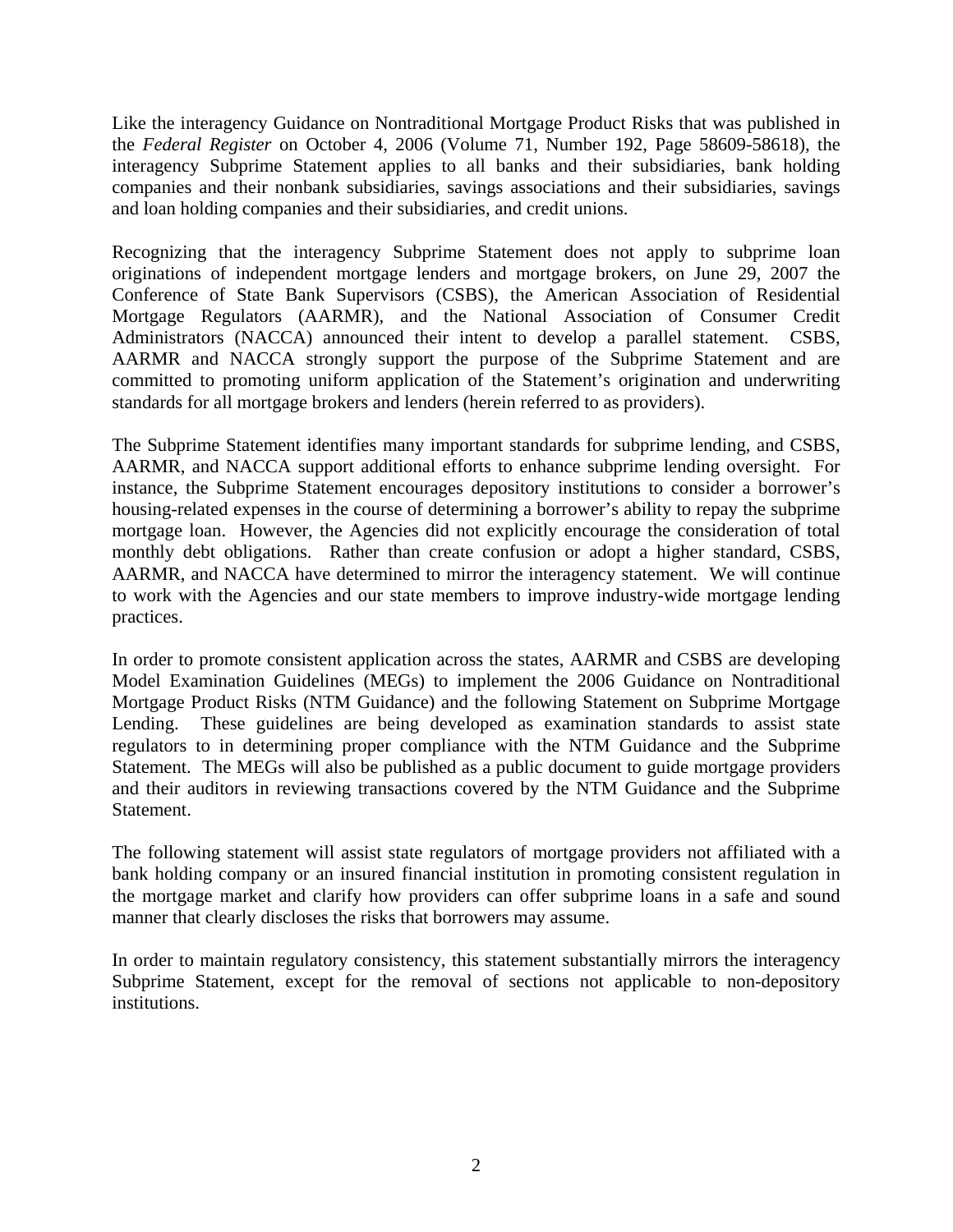#### **II. STATEMENT ON SUBPRIME MORTGAGE LENDING**

CSBS, AARMR and NACCA developed this Statement on Subprime Mortgage Lending (Subprime Statement) to address emerging issues and questions relating to subprime mortgage lending practices. The term "subprime" refers to the credit characteristics of individual borrowers. Subprime borrowers typically have weakened credit histories that include payment delinquencies, and possibly more severe problems such as charge-offs, judgments, and bankruptcies. They may also display reduced repayment capacity as measured by credit scores, debt-to-income (DTI) ratios, or other criteria that may encompass borrowers with incomplete credit histories. "Subprime loans" are loans to borrowers displaying one or more of these characteristics at the time of origination or purchase. Such loans have a higher risk of default than loans to prime borrowers. Generally subprime borrowers will display a range of credit risk characteristics that may include one or more of the following:

- Two or more 30-day delinquencies in the last 12 months, or one or more 60-day delinquencies in the last 24 months;
- Judgment, foreclosure, repossession, or charge-off in the prior 24 months;
- Bankruptcy in the last 5 years;

 $\overline{a}$ 

- Relatively high default probability as evidenced by, for example, a credit bureau risk score (FICO) of 660 or below (depending on the product/collateral), or other bureau or proprietary scores with an equivalent default probability likelihood; and/or
- Debt service-to-income ratio of 50% or greater, or otherwise limited ability to cover family living expenses after deducting total monthly debt-service requirements from monthly income.

This list is illustrative rather than exhaustive and is not meant to define specific parameters for all subprime borrowers. Additionally, this definition may not match all market or institution specific subprime definitions, but should be viewed as a starting point from which the *Division of Banking of the Department of Business Regulation* **("***Department***"**) will expand examination efforts.<sup>2</sup>

CSBS, AARMR and NACCA are concerned that borrowers may not fully understand the risks and consequences of obtaining products that can cause payment shock. $3$  In particular, CSBS,

<sup>&</sup>lt;sup>2</sup> "Subprime" and "subprime loans" are defined by the 2001 *Interagency Expanded Guidance for Subprime Lending Programs.* To promote consistency and uniformity, CSBS, AARMR and NACCA support these definitions for the

purposes of this statement.<br><sup>3</sup> Payment shock refers to a significant increase in the amount of the monthly payment that generally occurs as the interest rate adjusts to a fully indexed basis. Products with a wide spread between the initial interest rate and the fully indexed rate that do not have payment caps or periodic interest rate caps, or that contain very high caps, can produce significant payment shock.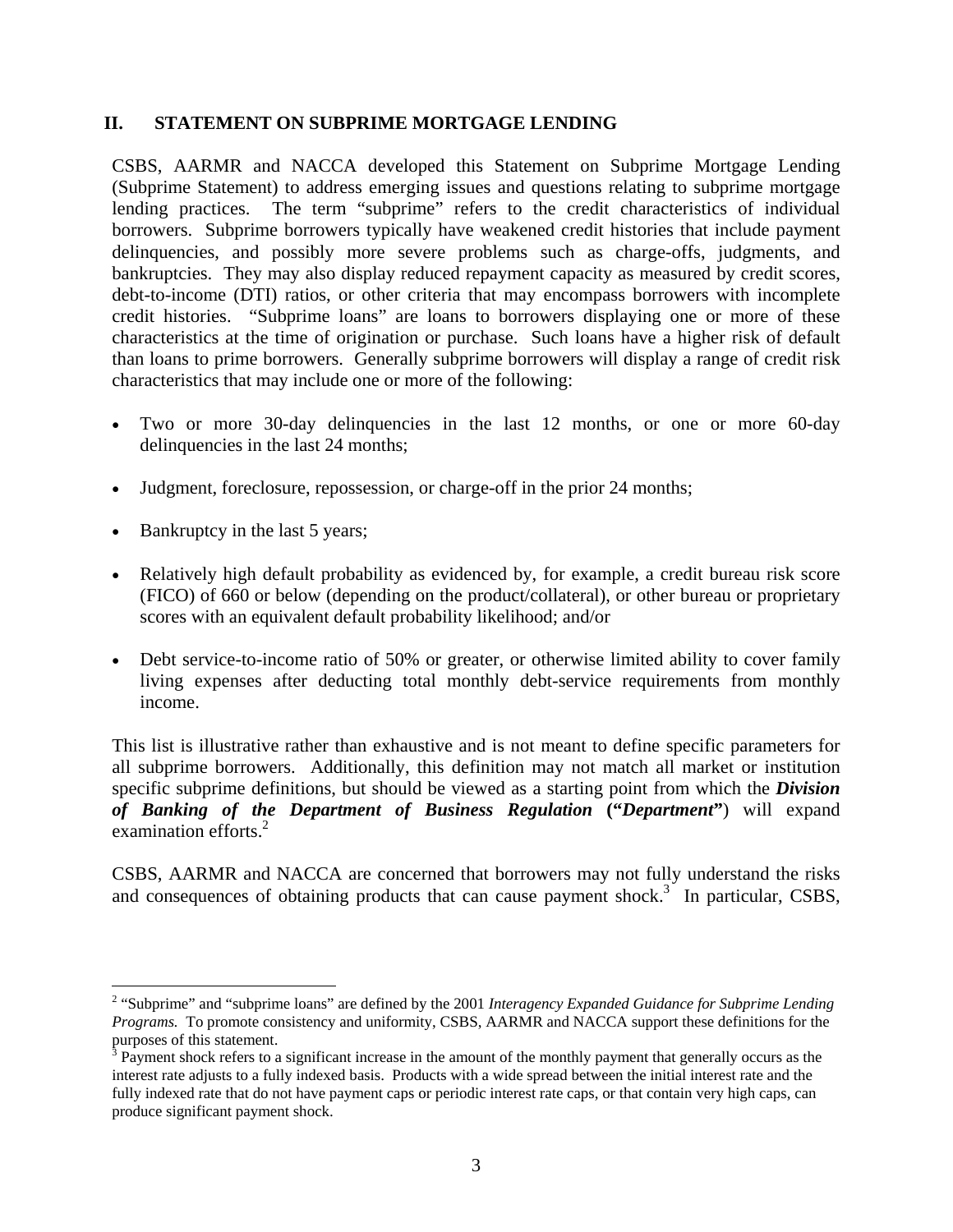AARMR and NACCA are concerned with certain adjustable-rate mortgage (ARM) products typically<sup>4</sup> offered to subprime borrowers that have one or more of the following characteristics:

- Low initial payments based on a fixed introductory rate that expires after a short period and then adjusts to a variable index rate plus a margin for the remaining term of the loan;<sup>5</sup>
- Very high or no limits on how much the payment amount or the interest rate may increase ("payment or rate caps") on reset dates;
- Limited or no documentation of borrowers' income;

 $\overline{a}$ 

- Product features likely to result in frequent refinancing to maintain an affordable monthly payment; and/or
- Substantial prepayment penalties and/or prepayment penalties that extend beyond the initial fixed interest rate period.

Products with one or more of these features present substantial risks to both consumers and providers. These risks are increased if borrowers are not adequately informed of the product features and risks, including their responsibility for paying real estate taxes and insurance, which may be separate from their monthly mortgage payments. The consequences to borrowers could include: being unable to afford the monthly payments after the initial rate adjustment because of payment shock; experiencing difficulty in paying real estate taxes and insurance that were not escrowed; incurring expensive refinancing fees, frequently due to closing costs and prepayment penalties, especially if the prepayment penalty period extends beyond the rate adjustment date; and losing their homes. Consequences to providers may include unwarranted levels of credit, legal, compliance, reputation, and liquidity risks due to the elevated risks inherent in these products.

CSBS, AARMR and NACCA note that many of these concerns are addressed in existing interagency guidance.<sup>6</sup> CSBS, AARMR and NACCA recognize that these guidance documents may not apply to state-supervised providers. However, CSBS, AARMR and NACCA believe these guidelines provide sound principles for mortgage lending as a reference for statesupervised providers.

While the 2006 *CSBS-AARMR Guidance on Nontraditional Mortgage Product Risks (NTM Guidance)* may not explicitly pertain to products with the characteristics addressed in this Statement, it outlines prudent underwriting and consumer protection principles that providers

<sup>&</sup>lt;sup>4</sup> As noted by Agencies in the final statement, the Subprime Statement focuses on subprime borrowers; however, the statement applies to ARM products that have one or more characteristics that can cause payment shock. Providers should look to the principles of this statement when such ARM products are offered to non-subprime borrowers.

<sup>&</sup>lt;sup>5</sup> For example, ARMs known as "2/28" loans feature a fixed rate for two years and then adjust to a variable rate for the remaining 28 years. The spread between the initial fixed interest rate and the fully indexed interest rate in effect at loan origination typically ranges from 300 to 600 basis points.

<sup>6</sup> The most prominent are the 1993 *Interagency Guidelines for Real Estate Lending (Real Estate Guidelines)*, the 1999 *Interagency Guidance on Subprime Lending*, and the 2001 *Expanded Guidance for Subprime Lending Programs (Expanded Subprime Guidance).*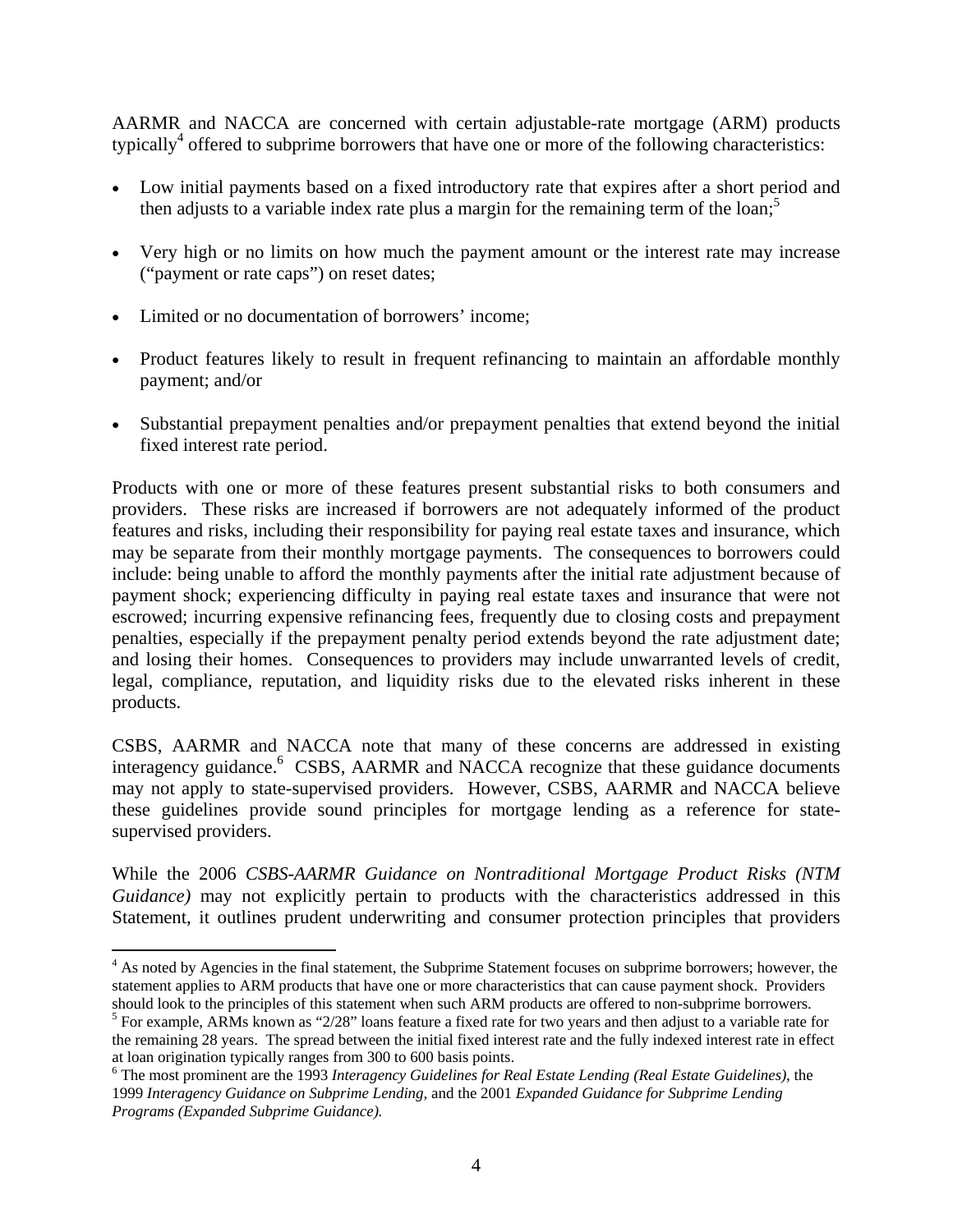also should consider with regard to subprime mortgage lending. This Statement reiterates many of the principles addressed in existing guidance relating to prudent risk management practices and consumer protection laws.<sup>7</sup>

#### **Risk Management Practices**

### *Predatory Lending Considerations*

Subprime lending is not synonymous with predatory lending, and loans with features described above are not necessarily predatory in nature. However, providers should ensure that they do not engage in the types of predatory lending practices discussed in the *Expanded Subprime Guidance*. Typically, predatory lending involves at least one of the following elements:

- Making loans based predominantly on the foreclosure or liquidation value of a borrower's collateral rather than on the borrower's ability to repay the mortgage according to its terms;
- Inducing a borrower to repeatedly refinance a loan in order to charge high points and fees each time the loan is refinanced ("loan flipping"); or
- Engaging in fraud or deception to conceal the true nature of the mortgage loan obligation, or ancillary products, from an unsuspecting or unsophisticated borrower.

Loans to borrowers who do not demonstrate the capacity to repay the loan, as structured, from sources other than the collateral pledged may lack sufficient consumer protection safeguards and are generally considered unsafe and unsound. Examiners are instructed to criticize such lending practices in the Report of Examination. Further, examiners are instructed to refer any loans with the aforementioned characteristics to the *Department's Division of Banking* for additional review.

Providers offering mortgage loans such as these face an elevated risk that their conduct will violate Section 5 of the Federal Trade Commission Act (FTC Act) or other state laws, which prohibit unfair or deceptive acts or practices.

### *Underwriting Standards*

The 1993 interagency *Real Estate Guidelines* provide underwriting standards for all real estate loans and state that prudently underwritten real estate loans should reflect all relevant credit factors, including the capacity of the borrower to adequately service the debt. Providers should refer to the 2006 *NTM Guidance*, which details similar criteria for qualifying borrowers for products that may result in payment shock.

 $\overline{a}$ 7 As with the *Interagency Guidance on Nontraditional Mortgage Product Risks*, 71 FR 58609 (October 4, 2006), the interagency Subprime Statement applies to all banks and their subsidiaries, bank holding companies and their nonbank subsidiaries, savings associations and their subsidiaries, savings and loan holding companies and their subsidiaries, and credit unions. This statement, developed by CSBS, AARMR and NACCA, is applicable to all state-supervised mortgage providers.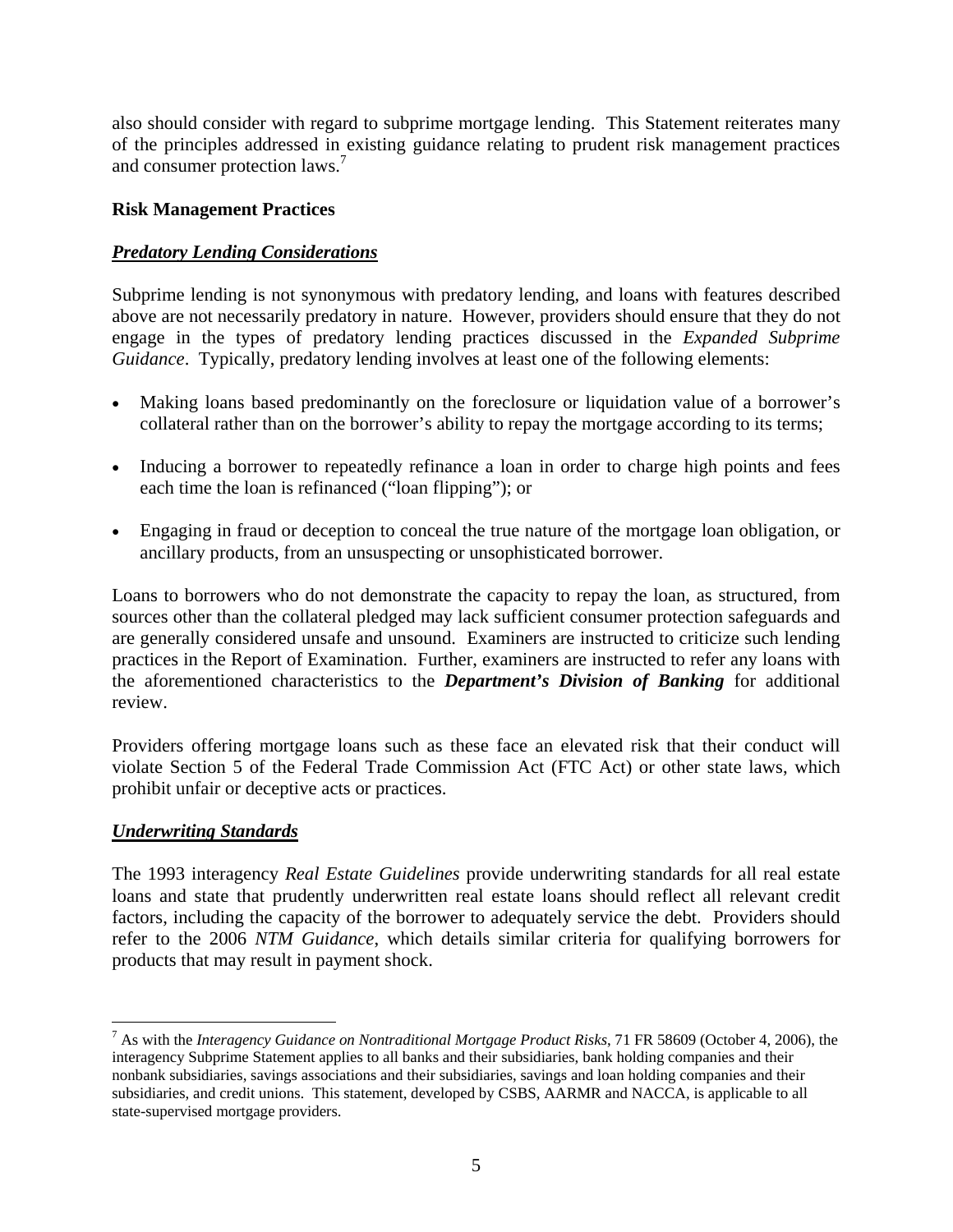Prudent qualifying standards recognize the potential effect of payment shock in evaluating a borrower's ability to service debt. A provider's analysis of a borrower's repayment capacity should include an evaluation of the borrower's ability to repay the debt by its final maturity at the fully indexed rate,<sup>8</sup> assuming a fully amortizing repayment schedule.<sup>9</sup>

One widely accepted approach in the mortgage industry is to quantify a borrower's repayment capacity by a debt-to-income (DTI) ratio. A provider's DTI analysis should include, among other things, an assessment of a borrower's total monthly housing-related payments (*e.g.,* principal, interest, taxes, and insurance, or what is commonly known as PITI) as a percentage of gross monthly income. $10$ 

This assessment is particularly important if the provider relies upon reduced documentation or allows other forms of risk layering. Risk-layering features in a subprime mortgage loan may significantly increase the risks to both the provider and the borrower. Therefore, a provider should have clear policies governing the use of risk-layering features, such as reduced documentation loans or simultaneous second lien mortgages. When risk-layering features are combined with a mortgage loan, a provider should demonstrate the existence of effective mitigating factors that support the underwriting decision and the borrower's repayment capacity.

Recognizing that loans to subprime borrowers present elevated credit risk, providers should verify and document the borrower's income (both source and amount), assets and liabilities. Stated income and reduced documentation loans to subprime borrowers should be accepted only if there are mitigating factors that clearly minimize the need for direct verification of repayment capacity. Reliance on such factors also should be documented. Typically, mitigating factors arise when a borrower with favorable payment performance seeks to refinance an existing mortgage with a new loan of a similar size and with similar terms, and the borrower's financial condition has not deteriorated. Other mitigating factors might include situations where a borrower has substantial liquid reserves or assets that demonstrate repayment capacity and can be verified and documented by the provider. However, a higher interest rate is not considered an acceptable mitigating factor.

#### **Workout Arrangements**

1

The June 26, 2007 CSBS-AARMR *Consumer Alert: Mortgage Payment Increase*, urged borrowers to:

 $8$  The fully indexed rate equals the index rate prevailing at origination plus the margin to be added to it after the expiration of an introductory interest rate. For example, assume that a loan with an initial fixed rate of 7% will reset to the six-month London Interbank Offered Rate (LIBOR) plus a margin of 6%. If the six-month LIBOR rate equals 5.5%, providers should qualify the borrower at 11.5% (5.5% + 6%), regardless of any interest rate caps that limit how quickly the fully indexed rate may be reached.

<sup>&</sup>lt;sup>9</sup> The fully amortizing payment schedule should be based on the term of the loan. For example, the amortizing payment for a "2/28" loan would be calculated based on a 30-year amortization schedule. For balloon mortgages that contain a borrower option for an extended amortization period, the fully amortizing payment schedule can be based on the full term the borrower may choose.

 $10$  A prudent practice used by the industry is to include a borrower's total monthly debt obligations as a percentage of gross monthly income in the DTI analysis.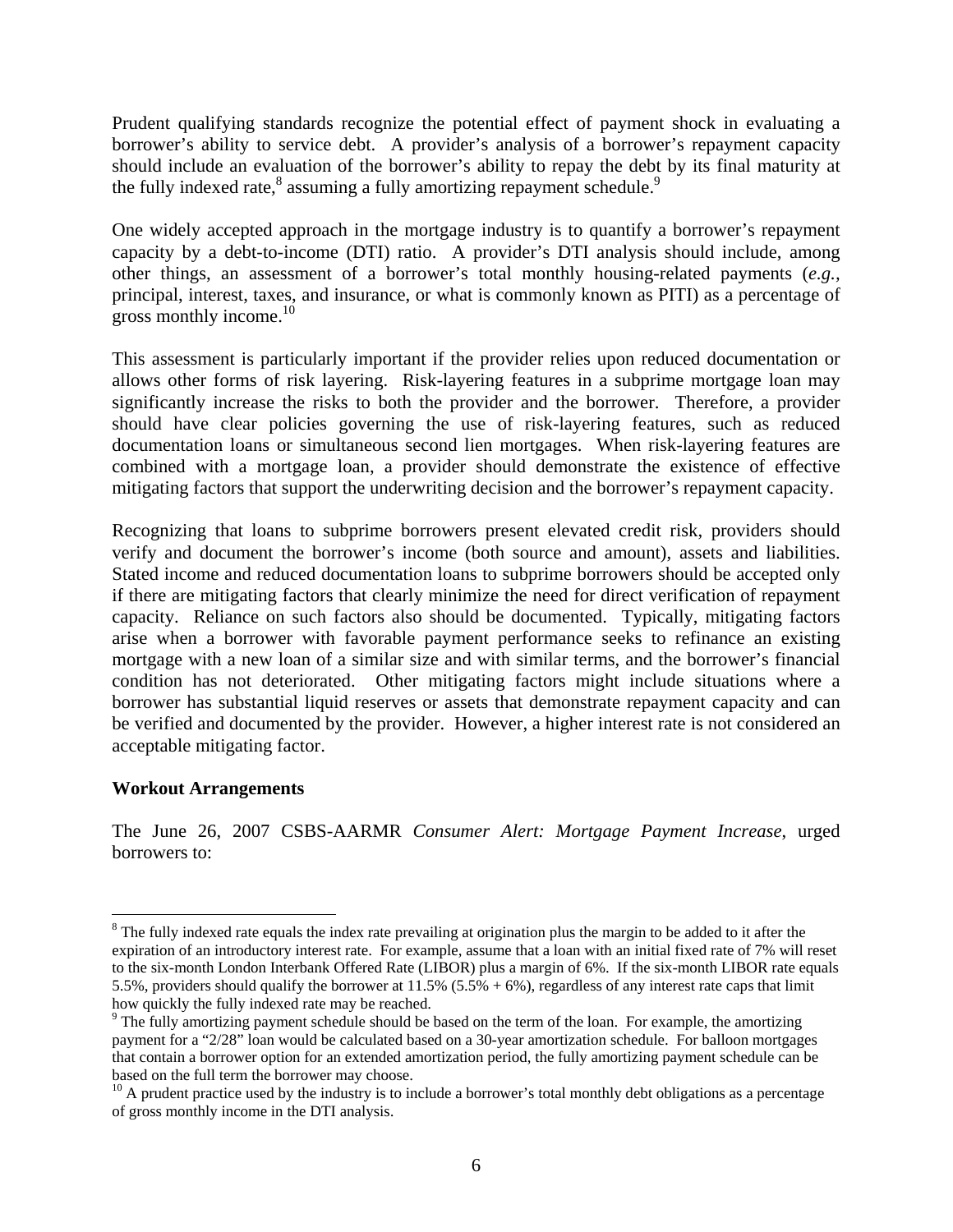- Seek information on the characteristics of their mortgage;
- Budget accordingly for the scheduled "recast" or "reset" of their loan's interest rate;
- Contact their provider for assistance, if needed; and
- Inquire about possible solutions if payments are past due.

The June 26, 2007 CSBS-AARMR *Industry Letter: Mortgage Payment Increase* encouraged providers to reach out to consumers to provide information on their loans and to work with consumers to avoid foreclosure.<sup>11</sup> Prudent workout arrangements that are consistent with safe and sound lending practices are generally in the long-term best interest of both the provider and the borrower.

Providers should follow prudent underwriting practices in determining whether to consider a loan modification or a workout arrangement.<sup>12</sup> Such arrangements can vary widely based on the borrower's financial capacity. For example, a provider might consider modifying loan terms, including converting loans with variable rates into fixed-rate products to provide financially stressed borrowers with predictable payment requirements.

The *Division of Banking* will not criticize providers that pursue reasonable workout arrangements with borrowers. Further, existing supervisory guidance and applicable accounting standards do not require providers to immediately foreclose on the collateral underlying a loan when the borrower exhibits repayment difficulties. For those providers that portfolio loans, they should identify and report credit risk, maintain an adequate allowance for loan losses, and recognize credit losses in a timely manner.

## **Consumer Protection Principles**

Fundamental consumer protection principles relevant to the underwriting and marketing of mortgage loans include:

- Approving loans based on the borrower's ability to repay the loan according to its terms; and
- Providing information that enables consumers to understand material terms, costs, and risks of loan products at a time that will help the consumer select a product.

Communications with consumers, including advertisements, oral statements, and promotional materials, should provide clear and balanced information about the relative benefits and risks of the products. This information should be provided in a timely manner to assist consumers in the product selection process, not just upon submission of an application or at consummation of the

 $\overline{a}$ <sup>11</sup> The CSBS-AARMR Consumer Alert and Industry Letter can be found at the CSBS web site:

http://www.csbs.org/Content/NavigationMenu/RegulatoryAffairs/MortgagePolicy/RecastStatements/Recast\_Statements.htm.

 $\frac{64}{12}$  For those providers that portfolio loans, they may need to account for workout arrangements as troubled debt restructurings and should follow generally accepted accounting principles in accounting for these transactions.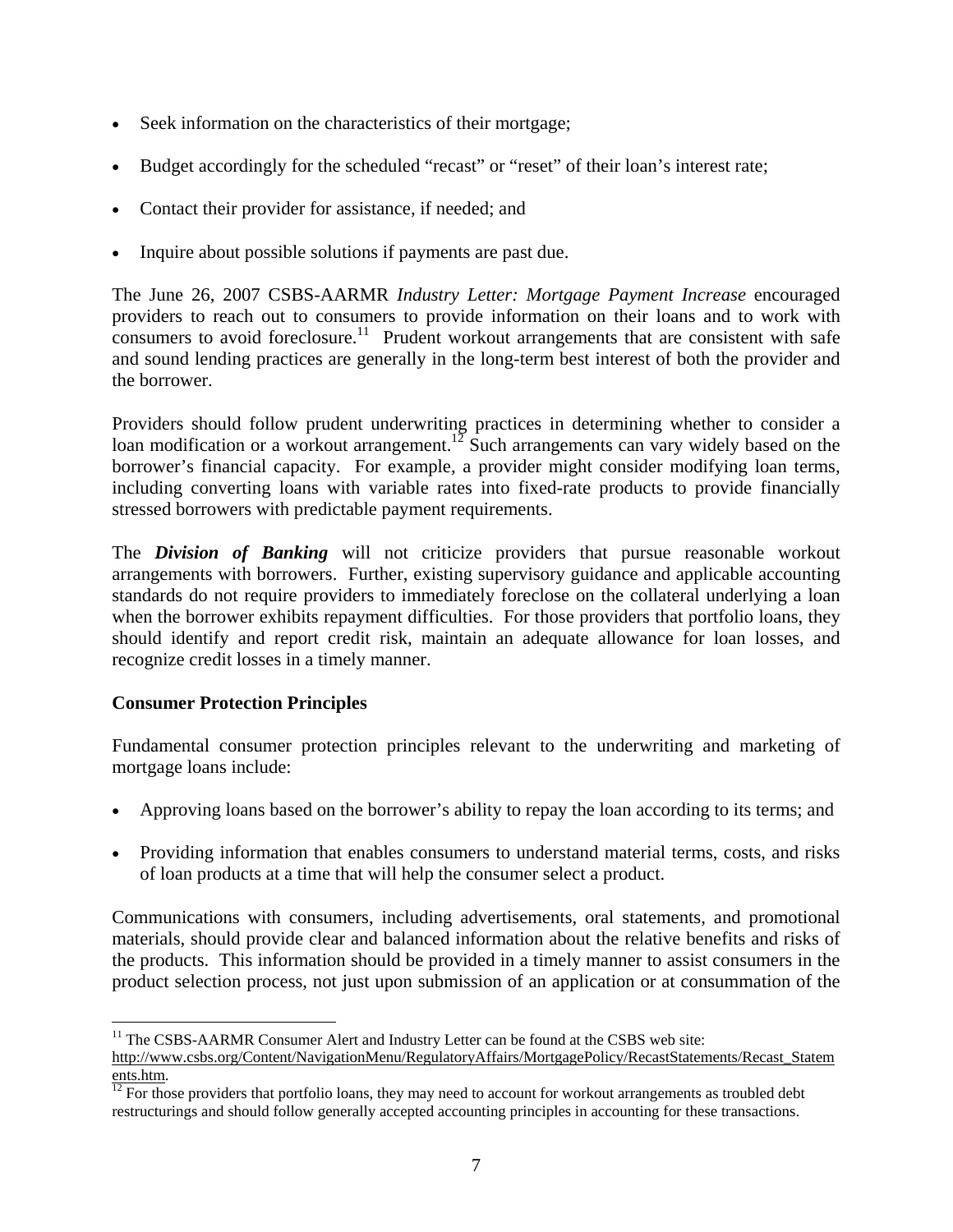loan. Providers should not use such communications to steer consumers to these products to the exclusion of other products offered by the provider for which the consumer may qualify.

Information provided to consumers should clearly explain the risk of payment shock and the ramifications of prepayment penalties, balloon payments, and the lack of escrow for taxes and insurance, as necessary. The applicability of prepayment penalties should not exceed the initial reset period. In general, borrowers should be provided a reasonable period of time (typically at least 60 days prior to the reset date) to refinance without penalty.

Similarly, if borrowers do not understand that their monthly mortgage payments do not include taxes and insurance, and they have not budgeted for these essential homeownership expenses, they may be faced with the need for significant additional funds on short notice.<sup>13</sup> Therefore, mortgage product descriptions and advertisements should provide clear, detailed information about the costs, terms, features, and risks of the loan to the borrower. Consumers should be informed of:

- *Payment Shock*. Potential payment increases, including how the new payment will be calculated when the introductory fixed rate expires.<sup>14</sup>
- *Prepayment Penalties*. The existence of any prepayment penalty, how it will be calculated, and when it may be imposed.
- *Balloon Payments*. The existence of any balloon payment.
- *Cost of Reduced Documentation Loans*. Whether there is a pricing premium attached to a reduced documentation or stated income loan program.
- *Responsibility for Taxes and Insurance*. The requirement to make payments for real estate taxes and insurance in addition to their loan payments, if not escrowed, and the fact that taxes and insurance costs can be substantial.

### **Control Systems**

Providers should develop strong control systems to monitor whether actual practices are consistent with their policies and procedures. Systems should address compliance and consumer information concerns, as well as safety and soundness, and encompass both institution personnel and applicable third parties, such as mortgage brokers or correspondents.

 $\overline{a}$ <sup>13</sup> Providers generally can address these concerns most directly by requiring borrowers to escrow funds for real estate taxes and insurance.

<sup>&</sup>lt;sup>14</sup> To illustrate: a borrower earning \$42,000 per year obtains a \$200,000 " $2/28$ " mortgage loan. The loan's two-year introductory fixed interest rate of 7% requires a principal and interest payment of \$1,331. Escrowing \$200 per month for taxes and insurance results in a total monthly payment of \$1,531 (\$1,331 + \$200), representing a 44% DTI ratio. A fully indexed interest rate of 11.5% (based on a six-month LIBOR index rate of 5.5% plus a 6% margin) would cause the borrower's principal and interest payment to increase to \$1,956. The adjusted total monthly payment of  $$2,156 ($1,956 + $200$  for taxes and insurance) represents a 41% increase in the payment amount and results in a 62% DTI ratio.